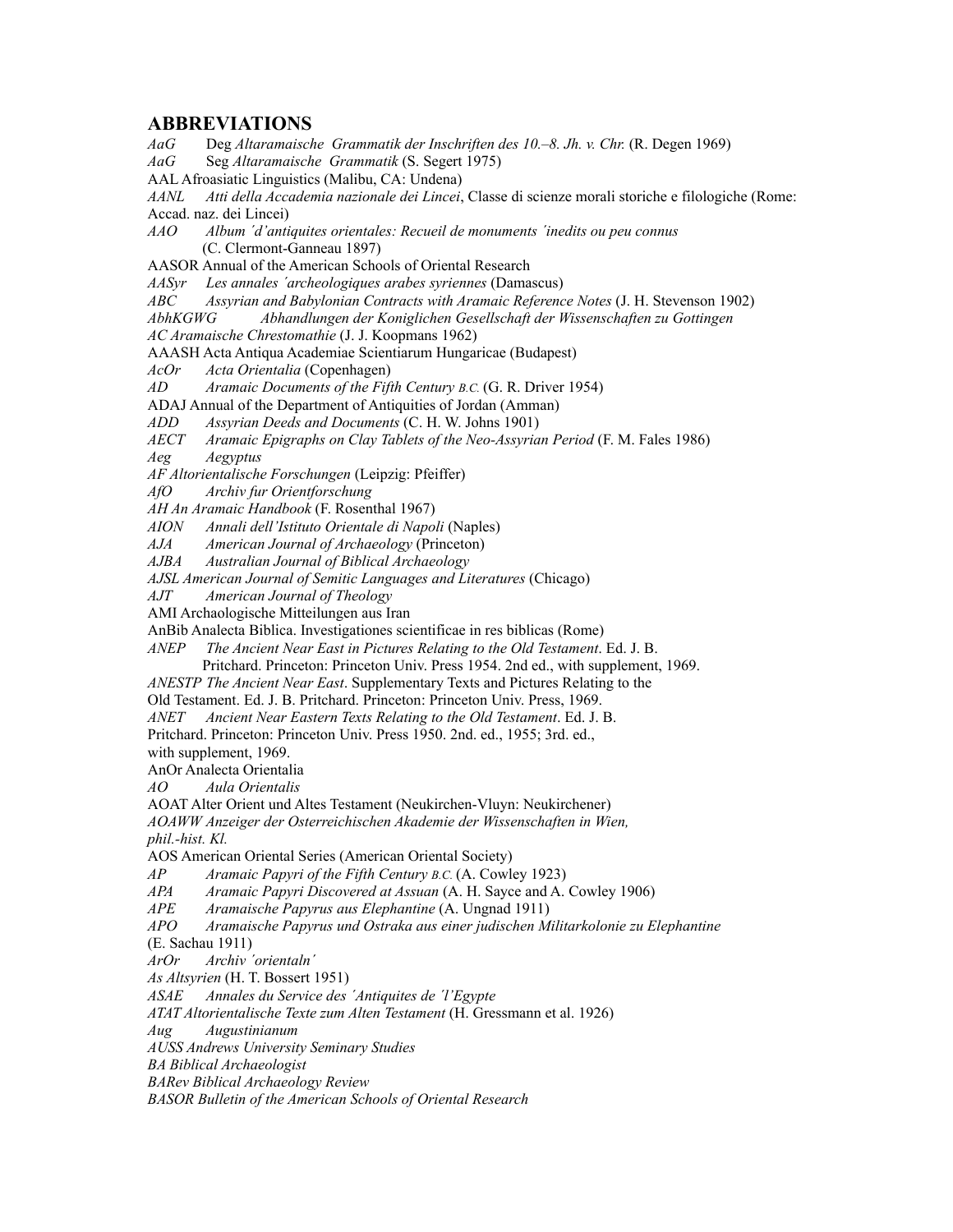*BAT Biblical Archaeology Today*, ed. J. Amitai (Jerusalem: Israel Exploration Society, 1985) *BeO Bibbia e oriente Bib Biblica* BibOr Biblica et Orientalia (Rome) *BIE Bulletin de l'Institut de l'Egypte BIFAO Bulletin de l'Institut francais ´d'archeologie orientale BJPES Bulletin of the Jewish Palestine Exploration Society BJRL Bulletin of the John Rylands (University) Library (of Manchester) BLE Bulletin de ´litterature ´ecclesiastique BM Beth Mikra* (Jerusalem) *BMAP The Brooklyn Museum Aramaic Papyri* (E. G. Kraeling 1953) *BMB Bulletin du ´Musee de Beyrouth BN Biblische Notizen BO Bibliotheca Orientalis BSOAS Bulletin of the School of Oriental and African Studies* (University of London) *BTDAR The Balaam Text from Deir 'Alla Re-Evalua*ted, ed. J. Hoftijzer and G. van der Kooij. Proceedings of the International Symposium held at Leiden 21–24 August 1989 (Leiden: Brill, 1991). *BW The Biblical World BZ Biblische Zeitschrift* BZAW Beihefte zur *ZAW CBQ Catholic Biblical Quarterly CdE Chronique d'Egypte CIS Corpus Inscriptionum Semiticarum, pars secunda: Inscriptiones aramaicae* (Academia Inscriptionum et Litterarum Humaniorum 1888, 1893) *CRAIBL Comptes rendus de ´l'Academie des inscriptions et belles-lettres CT Cuneiform Texts from Babylonian Tablets in the British Museum DAE Documents ´arameens ´d'Egypte* (P. Grelot 1972) *DOTT Documents from Old Testament Times* (D. Winton Thomas 1958) *DTT Dansk Teologisk Tidsskrift EA ´Epigraphes ´arameens* (L. Delaporte 1912) *EAS Les ´etats ´arameens de Syrie depuis leur fondation jusqu'`a leur transformation en provinces assyriennes* (H. Sader 1987) *EAW East and West EI Eretz-Israel* (Jerusalem: Israel Exploration Society) *EM Encyclopedia Miqrait EncBib Enciclopedia de la Biblia*, ed. A. D´ez Macho and S. Bartina, 6 vols. (Barcelona: Garriga) *ERS ´Etudes sur les religions ´semitiques* 2d ed. (M.-J. Lagrange 1905) *EstBib Estudios b´blicos ESE Ephemeris fur semitische Epigraphik* (M. Lidzbarski 1902–15) *ETL Ephemerides theologicae lovanienses ETR Etudes theologiques et religieuses EVO Egitto e Vicino Oriente EvT Evangelische Theologie ExpTim Expository Times FuB Forschungen und Berichte der Staatlichen Museen* (Berlin) *GGA Gottingische gelehrte Anzeigen GLECS Comptes rendus du Groupe Linguistique ´d'Etudes ´Chamito-Semitiques HNE Handbuch der nordsemitischen Epigraphik* (M. Lidzbarski 1898) *HomAD-S Hommages `a ´Andre Dupont*-Sommer, ed. A. Caquot and M. Philonenko (Paris: Maisonneuve, 1971) HSM Harvard Semitic Monographs *HTR Harvard Theological Review HUCA Hebrew Union College Annual* ICC International Critical Commentary *IDB Interpreter's Dictionary of the Bible* (Nashville: Abingdon)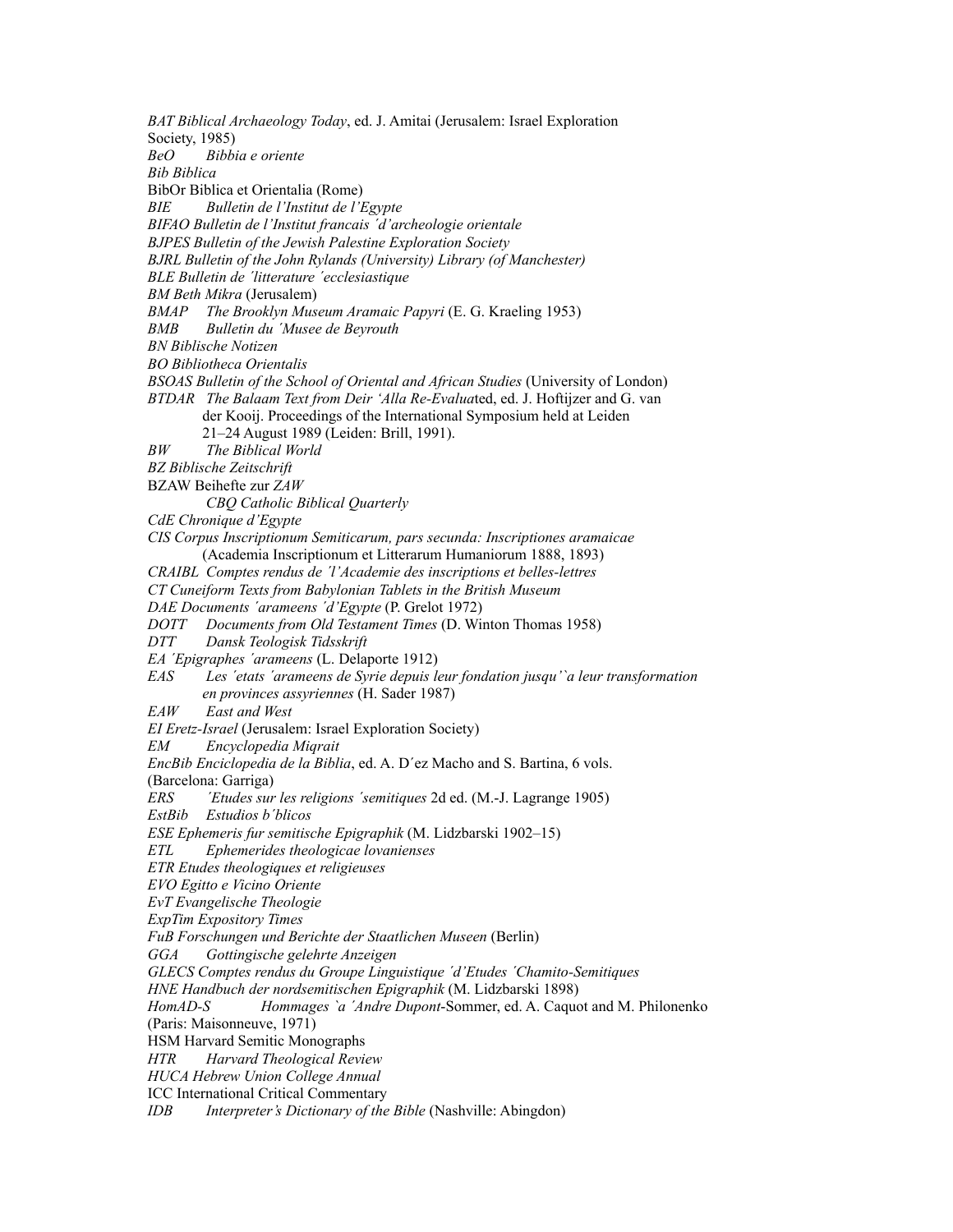*IEJ Israel Exploration Journal IOS Israel Oriental Studies IR Inscriptions Reveal: Documents from the Time of the Bible, the Mishna and the Talmud* (R. Hestrin et al. 1973) *ITQ Irish Theological Quarterly JA Journal asiatique JANES Journal of the Ancient Near Eastern Society* (formerly of Columbia University) *JAOS Journal of the American Oriental Society JARCE Journal of the American Research Center in Egypt JBL Journal of Biblical Literature JBR Journal of Bible and Religion JCS Journal of Cuneiform Studies JEA Journal of Egyptian Archaeology JEAS Jews of Elephantine and Arameans of Syene (Fifth Century B.C.E.)* (B. Porten and J. C. Greenfield 1974) *JEOL Jaarbericht van het Vooraziatisch-Egyptisch Genootschap: Ex Oriente Lux JESHO Journal of the Economic and Social History of the Orient JfKF Jahrbuch fur kleinasiatische Forschung JHS Journal of Hellenic Studies JJLG Jahrbuch der Judisch-Literarischen Gesellschaft JJS Journal of Jewish Studies JNES Journal of Near Eastern Studies JNSL Journal of Northwest Semitic Languages JPOS Journal of the Palestine Oriental Society JQR Jewish Quarterly Review JRAS Journal of the Royal Asiatic Society JSJ Journal for the Study of Judaism in the Persian, Hellenistic, and Roman Period JSOT Journal for the Study of the Old Testament JSS Journal of Semitic Studies JTS Journal of Theological Studies JZ Judische Zeitschrift KAI Kanaanaische und aramaische Inschriften* (H. Donner and W. Rollig 1962,1964) KlT Kleine Texte fur Vorlesungen und Ubungen *LA Les ´Arameens* (A. Dupont-Sommer 1949) *Les Lesonenu* MAOG Mitteilungen der Altorientalischen Gesellschaft, Berlin *MDB Le monde de la Bible* MDOG Mitteilungen der Deutschen Orient-Gesellschaft zu Berlin *MGWJ Monatsschrift fur Geschichte und Wissenschaft des Judentums* MIO Mitteilungen des Instituts fur Orientforschung (Berlin) *MNRAS Monthly Notices of the Royal Astronomical Society* MPAIBL ´Memoires ´present ´es `a ´l'Academie des Inscriptions et Belles-Lettres *MUSJ ´Melanges de ´l'Universite Saint Joseph* MVAG Mitteilungen der Vorderasiatisch-agyptischen Gesellschaft *NedTT Nederlands theologisch Tijdschrift NERTOT Near Eastern Religious Texts Relating to the Old Testament* (W. Beyerlin 1978) *NESE Neue Ephemeris fur semitische Epigraphik* (R. Degen et al. 1972, 1974, 1978) *NovT Novum Testamentum NRV Neubabylonische Rechts- und Verwaltungstexte* (O. Kruckmann 1933) *NSI A Text-Book of North-Semitic Inscriptions* (G. A. Cooke 1903) *NSR Nordsyrisch-sudanatolische Reliefs* (H. Genge 1979) *NTCS Newsletter for Targumic and Cognate Studies NTS New Testament Studies NC Numismatic Chronicle* OIP Oriental Institute Publications OLP Orientalia lovaniensia periodica *OLZ Orientalistische Literaturzeitung Or Orientalia*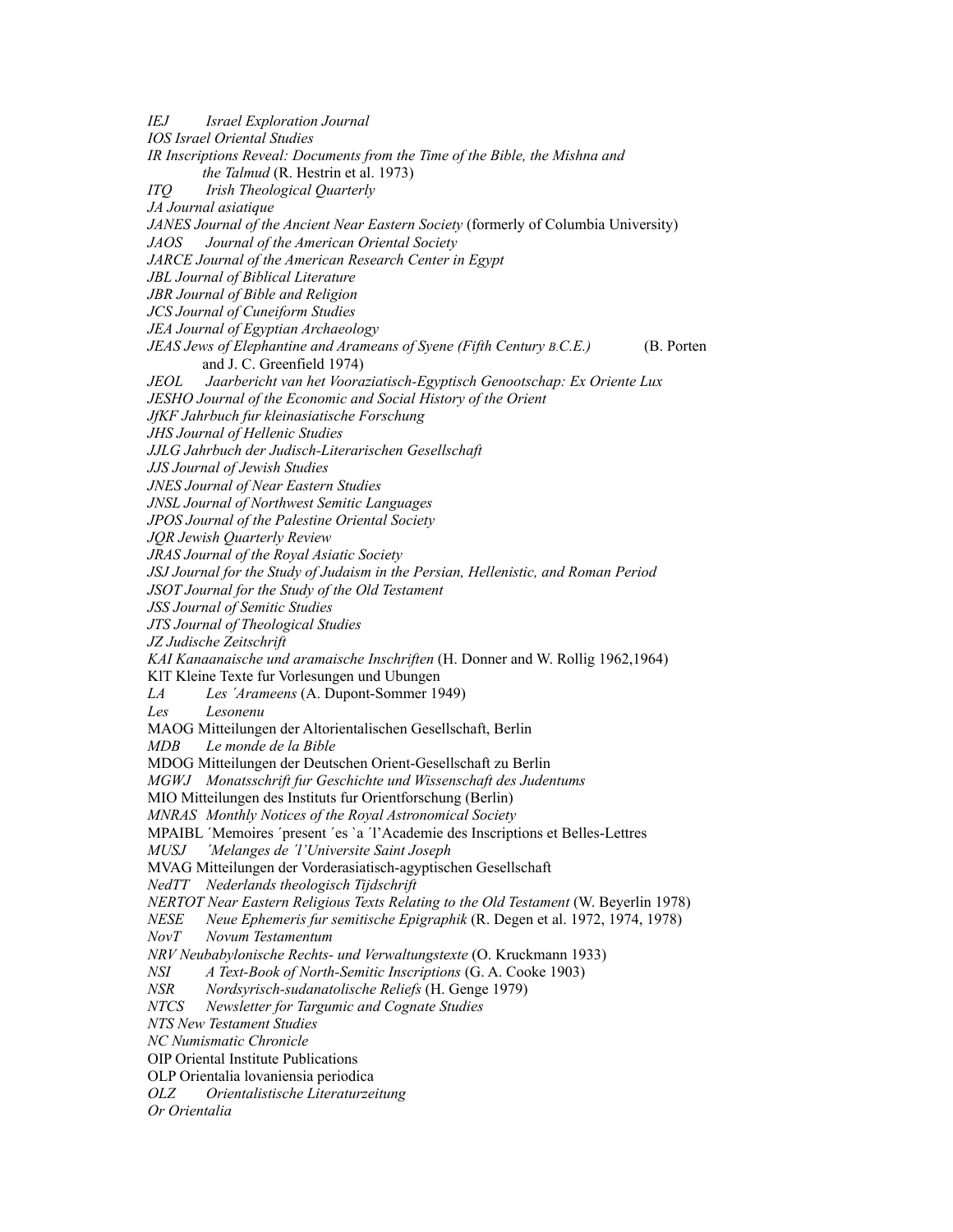*OrAnt Oriens antiquus* OrLovAn Orientalia Lovaniensia Analecta *OS Orientalia Suecana OTS Oudtestamentische Studien PalSb Palestinskii Sbornik ParPass Parola del Passato* (Naples) *PEFQS Palestine Exploration Fund: Quarterly Statement PEQ Palestine Exploration Quarterly PSBA Proceedings of the Society of Biblical Archaeology RA Revue d'assyriologie et ´d'archeologie orientale RAO Recueil ´d'archeologie orientale* (C. Clermont-Ganneau 1885–1924) *RArch Revue ´archeologique RB Revue biblique REG Revue des ´etudes grecques REJ Revue des ´etudes juives RES ´Repertoire ´d'epigraphie ´semitique* (Commission du *CIS,* 900–5, 1907–14) *RevQ Revue de Qumran RevSem Revue ´semitique RIDA Revue internationale des droits de ´l'antiquite* (Brussels) *RivB Rivista biblica RGG Die Religion in Geschichte und Gegenwart: Handworterbuch fur Theologie und Religionswissenschaft RHR Revue de l'histoire des religions RlA Reallexikon der Assyriologie*, ed. E. Ebeling, B. Meissner et al. *RQ Romische Quartalschrift fur christliche Altertumskunde und Kirchengeschichte RSO Revista degli studi orientali RSPT Revue des sciences philosophiques et ´theologiques RTAT Religionsgeschichtliches Textbuch zum Alten Testament* (W. Beyerlin 1975) *RTP Revue de ´theologie et de philosophie SAAB State Archives of Assyria Bulletin* (Padua) *SBAW Sitzungsberichte der Bayerischen Akademie der Wissenschaft SBFLA Studii biblici franciscani: Liber Annuus* SBL Society of Biblical Literature *SEC Semitica et Classica : International Journal of Oriental and Mediterranean Studies* (also available online at Brepols Online) *Sem Semitica Shnaton Shnaton - Annual for the Biblical and Ancient Near Eastern Society SKAWW Sitzungsberichte der Kaiserlichen Akademie der Wissenschaften Wien*, Phil.-Hist. Kl. *SPAW Sitzungsberichte der Preussischen Akademie der Wissenschaften zu Berlin* Phil.-hist. Kl. SPB Studia Post-Biblica *SW Semitic Writing* (G. R. Driver 1948) *TAD Textbook of Aramaic Documents from Ancient Egypt Newly Copied, Edited and Translated into Hebrew and English* (B. Porten and A. Yardeni 1986 –) Vol. **1**(=A): Letters (1986); Vol. **2**(=B): Contracts (1989); Vol. **3**(=C): Lists, Literary and Historical Texts (1991) *TAE Textes ´arameens d'Egypte* (N. ´Aime-Giron 1931) TC Textes ´cuneiformes du Louvre *ThGl Theologie und Glaube TLZ Theologische Literaturzeitung TQ Theologische Quartalschrift TRu Theologische Rundschau TSSI Textbook of Syrian Semitic Inscriptions* Volume II. (J. C. L. Gibson 1975) TUAT Texte aus der Umwelt des Alten Testaments. Vol. 1. (O. Kaiser 1982–85) *TZ Theologische Zeitschrift UF Ugarit Forschungen* Vat. F. Vattioni. 1970–71. Epigrafia aramaica. *Aug* 10:493–532, 11:18–190 *VD Verbum domini VDI Vestnik drevnej istorii* (Moscow)